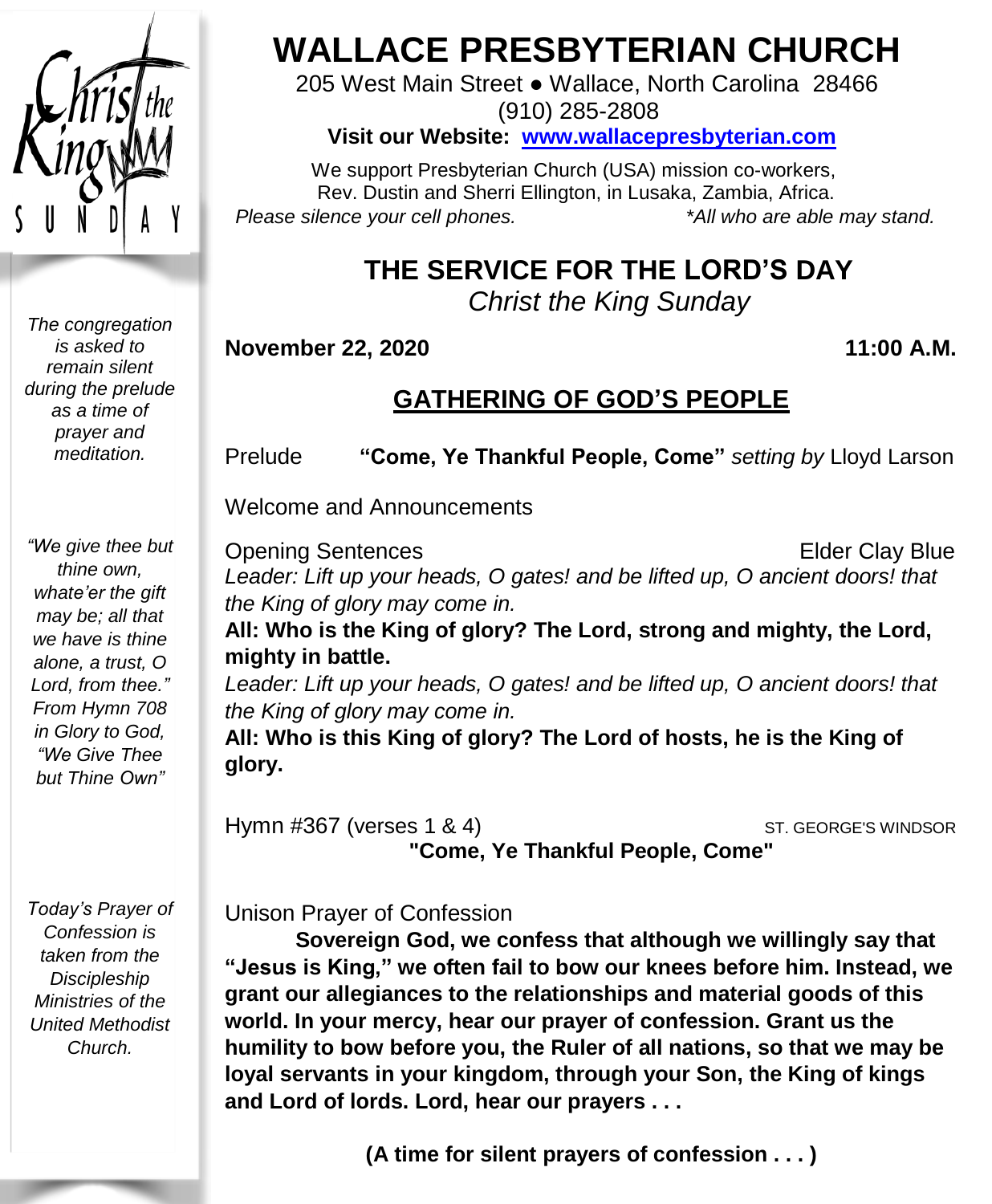

Responsive Assurance of Pardon *Leader: Through the death and resurrection of Christ the King, we have been given a pardon from God.*

**All: "For he has rescued us from the dominion of darkness and brought us into the kingdom of the Son he loves, in whom we have redemption, the forgiveness of sins."**

Gloria Patri **Glory Be to the Father Glory be to the Father, and to the Son, and to the Holy Ghost; as it was in the beginning, is now, and ever shall be, world without end. Amen, amen.**

#### **PROCLAIMING GOD'S WORD**

Children's Sermon

Prayer for Illumination

"*The LORD is a great God who says:* '*I am the Alpha and Omega, the first and the last, the beginning and the end.*'" *Holy, holy, holy is the LORD God Almighty, who was, who is, and who is to come. Revelation 22:13; Revelation 4:8*

**Almighty and everlasting God, you are the giver of the Spirit of wisdom and revelation. It is your will to restore all things to Christ, whom you have anointed priest for ever and ruler of creation. Open the eyes of our hearts this morning, and teach us to know the hope to which you have called us, so that we might learn to see you in the face of those in need around us. Amen.**

| Sermon         | "A Matthew 25 Church" | Dr. Philip K. Gladden  |
|----------------|-----------------------|------------------------|
| Gospel Lesson  | Matthew 25:31-46      |                        |
| Epistle Lesson | 1 Timothy 6:11-16     | <b>Elder Clay Blue</b> |

A Time for Silent Reflection



Pastoral Prayer with the Lord's Prayer **Our Father who art in heaven, hallowed be Thy name. Thy kingdom come, Thy will be done, on earth as it is in heaven. Give us this day our daily bread; and forgive us our debts, as we forgive our debtors; and lead us not into temptation, but deliver us from evil. For Thine is the kingdom and the power and the glory, forever. Amen.**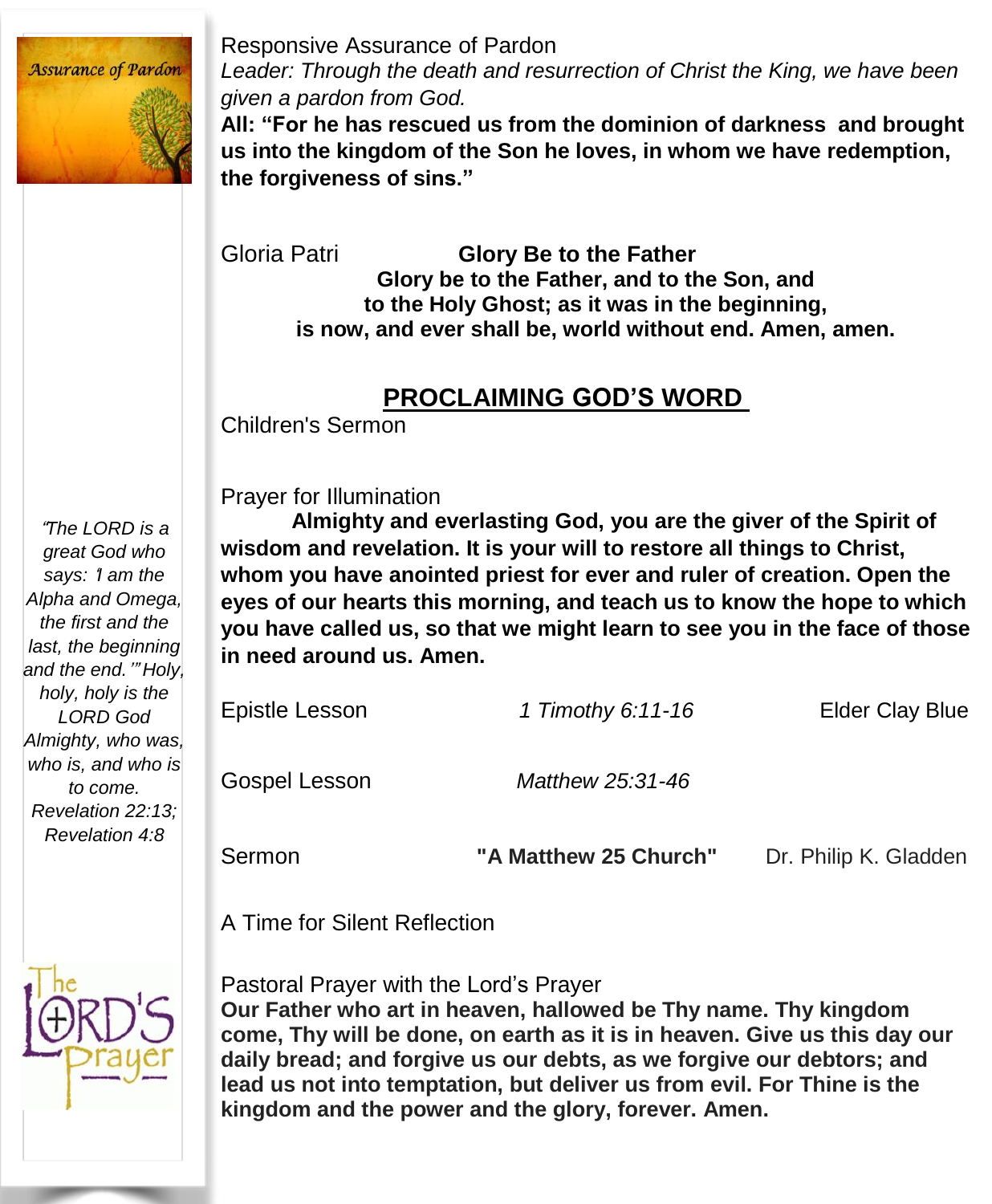### **GIVING THANKS TO GOD**

Presentation of Tithes and Offerings

*Behold the glory of the eternal Christ! From the beginning of time to its ending, Christ rules above all earthly powers!*

Affirmation

"*And the LORD will become king over all the earth: on that day the LORD will be one and his name one.*" *Zechariah 14:9*

#### Offertory **"Come, Ye Thankful People, Come"** *setting by* Mark Hayes

 *Lord of harvest, grant that we wholesome grain and pure may be. Come, ye thankful people, come; Raise the song of harvest home. All is safely gathered in ere the winter storms begin. God, our Maker, doth provide for our wants to be supplied. Come to God's own temple, come; raise the song of harvest home. All the world is God's own field, fruit unto his praise to yield, Wheat and tares together sown, unto joy or sorrow grown. First the blade, and then the ear, then the full corn shall appear.*

*Doxology and Prayer of Dedication* 

*Praise God from whom all blessings flow; Praise Him all creatures here below; Praise Him above ye heavenly host; Praise Father, Son, and Holy Ghost. Amen.*

The Affirmation of Faith: *Philippians 2:5-11*

**Let the same mind be in you that was in Christ Jesus, who, though he was in the form of God, did not regard equality with God as something to be exploited, but emptied himself, taking the form of a slave, being born in human likeness.**

**And being found in human form, he humbled himself and became obedient to the point of death— even death on a cross.**

**Therefore God also highly exalted him and gave him the name that is above every name, so that at the name of Jesus every knee should bend, in heaven and on earth and under the earth, and every tongue should confess that Jesus Christ is Lord, to the glory of God the Father.**

Hymn #41 (verses 1, 4, & 5) LYONS **"O Worship the King, All Glorious Above!"**

Benediction

Postlude



*The flowers in the sanctuary today are given in loving memory Mr. and Mrs.Edward F. Johnston and The Rev. Edward F. Johnston, Jr. They are given by C. J. and Dotsie Caproni, Cottle, Cutler, Johnston, and Quinn families..*